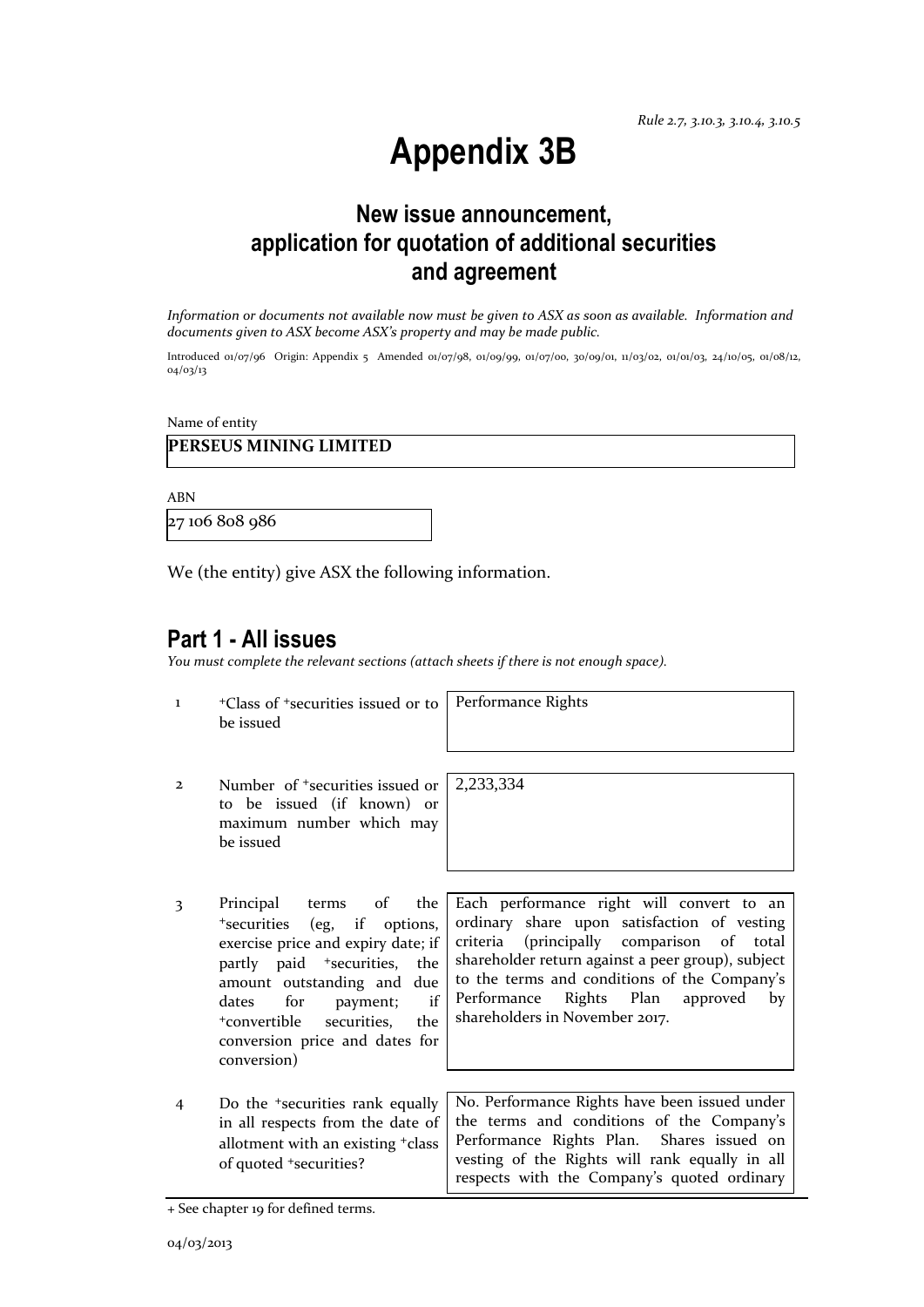|    | If the additional securities do<br>not rank equally, please state:<br>the date from which they do<br>the extent to which they<br>for the<br>participate<br>next<br>dividend, (in the case of a<br>distribution)<br>trust,<br><b>Or</b><br>interest payment<br>the extent to which they do<br>not rank equally, other than<br>relation to the<br>in<br>next<br>dividend,<br>distribution<br>or<br>interest payment | shares.                                                                                                                                                   |
|----|-------------------------------------------------------------------------------------------------------------------------------------------------------------------------------------------------------------------------------------------------------------------------------------------------------------------------------------------------------------------------------------------------------------------|-----------------------------------------------------------------------------------------------------------------------------------------------------------|
| 5  | Issue price or consideration                                                                                                                                                                                                                                                                                                                                                                                      | Performance rights (issued under the terms of<br>the Company's Performance Rights Plan) were<br>issued at nil prices as part of employee<br>remuneration. |
| 6  | Purpose of the issue<br>(If issued as consideration for<br>the acquisition of assets, clearly<br>identify those assets)                                                                                                                                                                                                                                                                                           | As above                                                                                                                                                  |
| 6a | Is the entity an <sup>+</sup> eligible entity<br>obtained<br>that<br>has<br>security<br>holder approval under rule 7.1A?<br>If Yes, complete sections 6b - 6h<br>in relation to the <sup>+</sup> securities the<br>subject of this Appendix 3B, and<br>comply with section 6i                                                                                                                                     | N <sub>o</sub>                                                                                                                                            |
| 6b | The date the security holder<br>resolution under rule 7.1A was<br>passed                                                                                                                                                                                                                                                                                                                                          | N/A                                                                                                                                                       |
| 6c | Number of <sup>+</sup> securities issued<br>holder<br>without<br>security<br>approval under rule 7.1                                                                                                                                                                                                                                                                                                              | N/A                                                                                                                                                       |
| 6d | Number of <sup>+</sup> securities issued<br>with security holder approval<br>under rule 7.1A                                                                                                                                                                                                                                                                                                                      | N/A                                                                                                                                                       |
| 6e | Number of <sup>+</sup> securities issued                                                                                                                                                                                                                                                                                                                                                                          | N/A                                                                                                                                                       |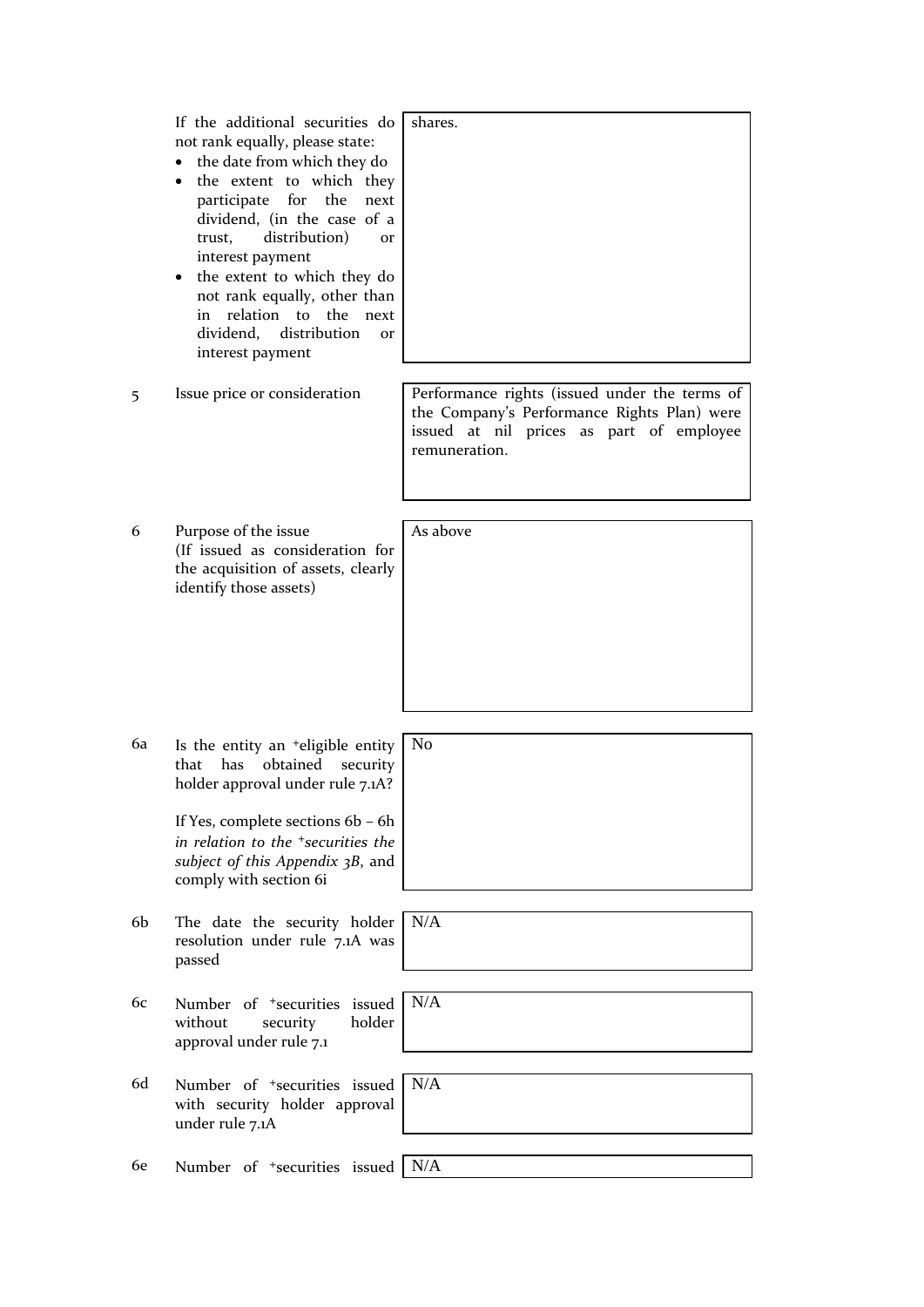with security holder approval under rule 7.3, or another specific security holder approval (specify date of meeting)

- 6f Number of securities issued under an exception in rule 7.2
- 6g If securities issued under rule 7.1A, was issue price at least 75% of 15 day VWAP as calculated under rule 7.1A.3? Include the issue date and both values. Include the source of the VWAP calculation.
- 6h If securities were issued under<br>rule 7.1A for non-cash rule 7.1A for non-cash consideration, state date on which valuation of consideration was released to ASX Market Announcements
- 6i Calculate the entity's remaining issue capacity under rule 7.1 and rule 7.1A – complete Annexure 1 and release to ASX Market Announcements
- 7 Issue Date 2017

Number  $| +<sub>Class</sub>$ 8 Number and +class of all +securities quoted on ASX (including the securities in section 2 if applicable) 1,033,242,237 Ordinary fully paid shares (PRU) Number | +Class 9 Number and <sup>+</sup>class of all +securities not quoted on ASX (*including* the securities in section 2 if applicable) 130,554,910 875,000 Warrants to subscribe for ordinary shares at an exercise price of A\$0.44. Each Warrant is exercisable at A\$0.44 each on or before 19 April 2019. Performance Rights

+ See chapter 19 for defined terms.

N/A

N/A

N/A

N/A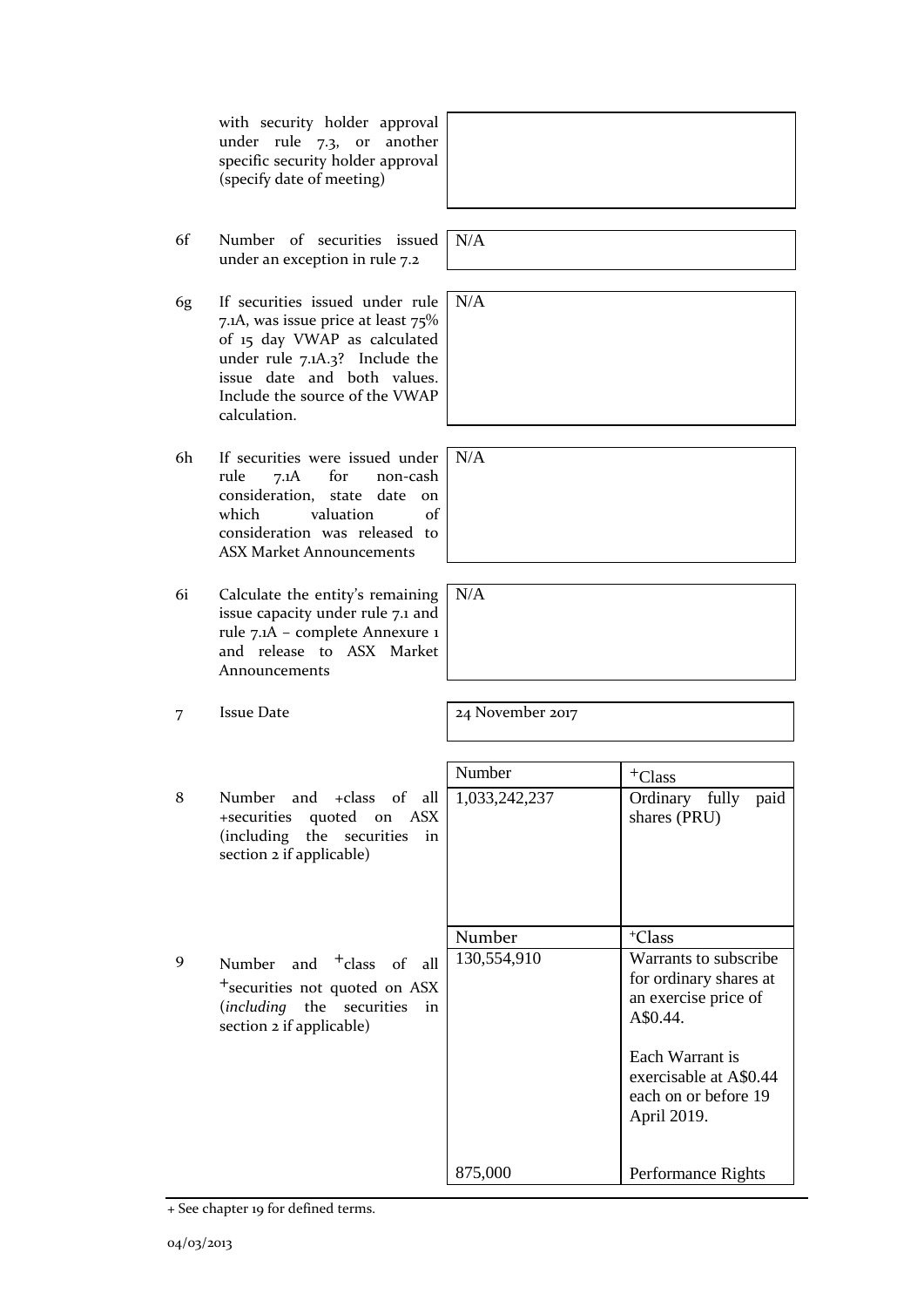|            | converting to fully<br>paid ordinary shares<br>on a 1 for 1 basis on<br>satisfaction of<br>specified conditions<br>with a vesting and<br>measurement period<br>ending 31 December<br>2017.                        |
|------------|-------------------------------------------------------------------------------------------------------------------------------------------------------------------------------------------------------------------|
| 500,000    | Performance Rights<br>converting to fully<br>paid ordinary shares<br>on a 1 for 1 basis on<br>satisfaction of<br>specified conditions,<br>with a vesting and<br>measurement period<br>ending 31 March<br>2018.    |
| 1,366,666  | Performance Rights<br>converting to fully<br>paid ordinary shares<br>on a 1 for 1 basis on<br>satisfaction of<br>specified conditions,<br>with a vesting and<br>measurement period<br>ending 30 June 2018.        |
| 5,200,000  | Performance Rights<br>converting to fully<br>paid ordinary shares<br>on a 1 for 1 basis on<br>satisfaction of<br>specified conditions,<br>with a vesting and<br>measurement period<br>ending 31 December<br>2018. |
| 866,666    | Performance Rights<br>converting to fully<br>paid ordinary shares<br>on a 1 for 1 basis on<br>satisfaction of<br>specified conditions,<br>with a vesting and<br>measurement period<br>ending 30 June 2019.        |
| 10,891,668 | Performance Rights<br>converting to fully<br>paid ordinary shares                                                                                                                                                 |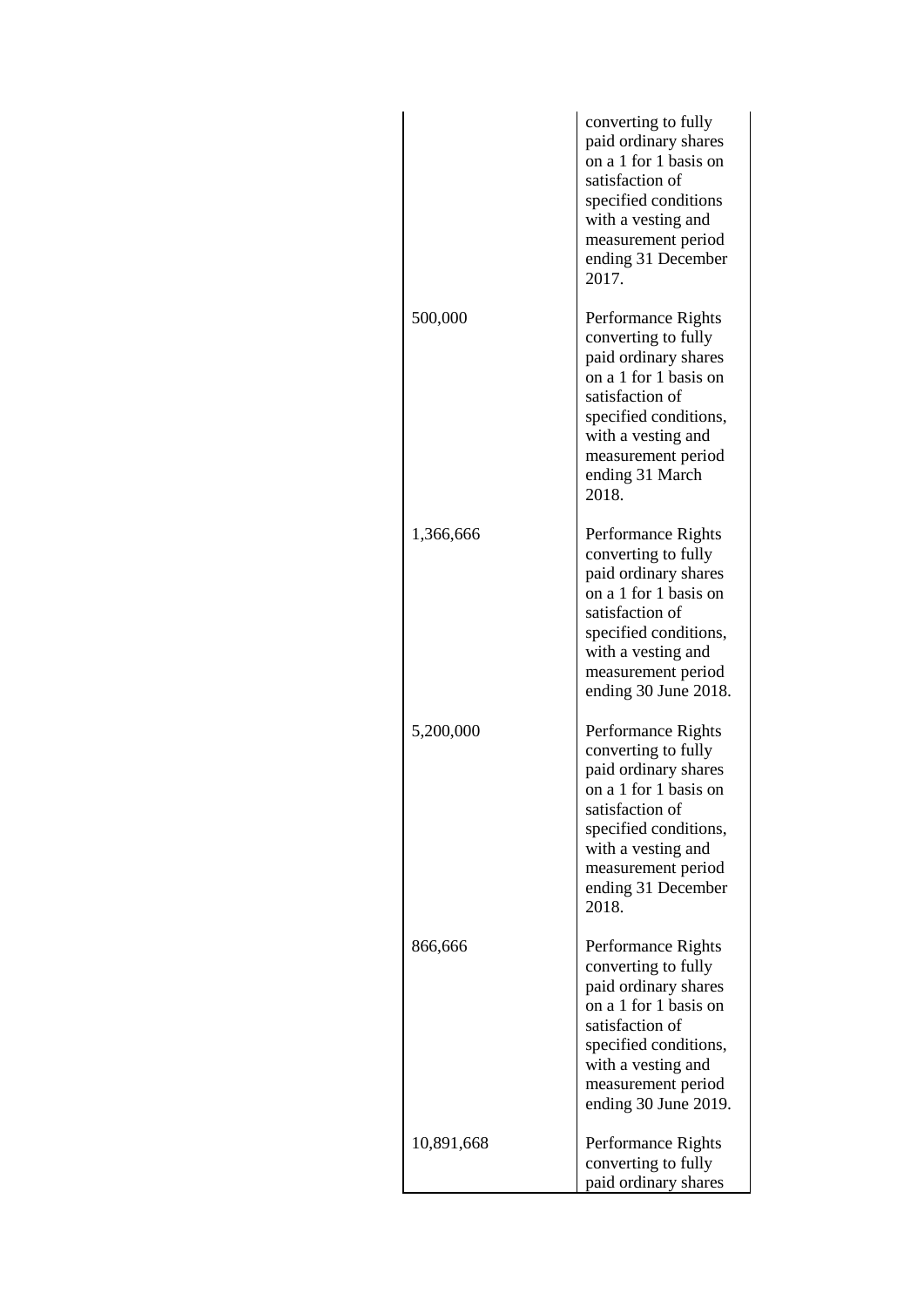on a 1 for 1 basis on satisfaction of specified conditions, with a vesting and measurement period ending 30 June 2020.

10 Dividend policy (in the case of a trust, distribution policy) on the increased capital (interests)

No plans to pay dividends at this stage.

## **Part 2 - Bonus issue or pro rata issue -** *Not applicable*

| 11                | holder<br>security<br>approval<br>Is.<br>required?                                                                                                                                                                |
|-------------------|-------------------------------------------------------------------------------------------------------------------------------------------------------------------------------------------------------------------|
| $12 \overline{ }$ | Is the issue renounceable or non-<br>renounceable?                                                                                                                                                                |
| 13                | Ratio in which the <sup>+</sup> securities<br>will be offered                                                                                                                                                     |
| 14                | <sup>+</sup> Class of <sup>+</sup> securities to which the<br>offer relates                                                                                                                                       |
| $15 \,$           | +Record date<br>determine<br>to<br>entitlements                                                                                                                                                                   |
| 16                | different<br>Will<br>holdings<br>on<br>registers (or subregisters) be<br>aggregated<br>calculating<br>for<br>entitlements?                                                                                        |
| 17                | Policy for deciding entitlements<br>in relation to fractions                                                                                                                                                      |
| 18                | Names of countries in which the<br>entity has <sup>+</sup> security holders who<br>will not be sent new issue<br>documents<br>Note: Security holders must be told how their<br>entitlements are to be dealt with. |
|                   | Cross reference: rule 7.7.                                                                                                                                                                                        |
| 19                | date for receipt<br>of<br>Closing<br>acceptances or renunciations                                                                                                                                                 |

<sup>+</sup> See chapter 19 for defined terms.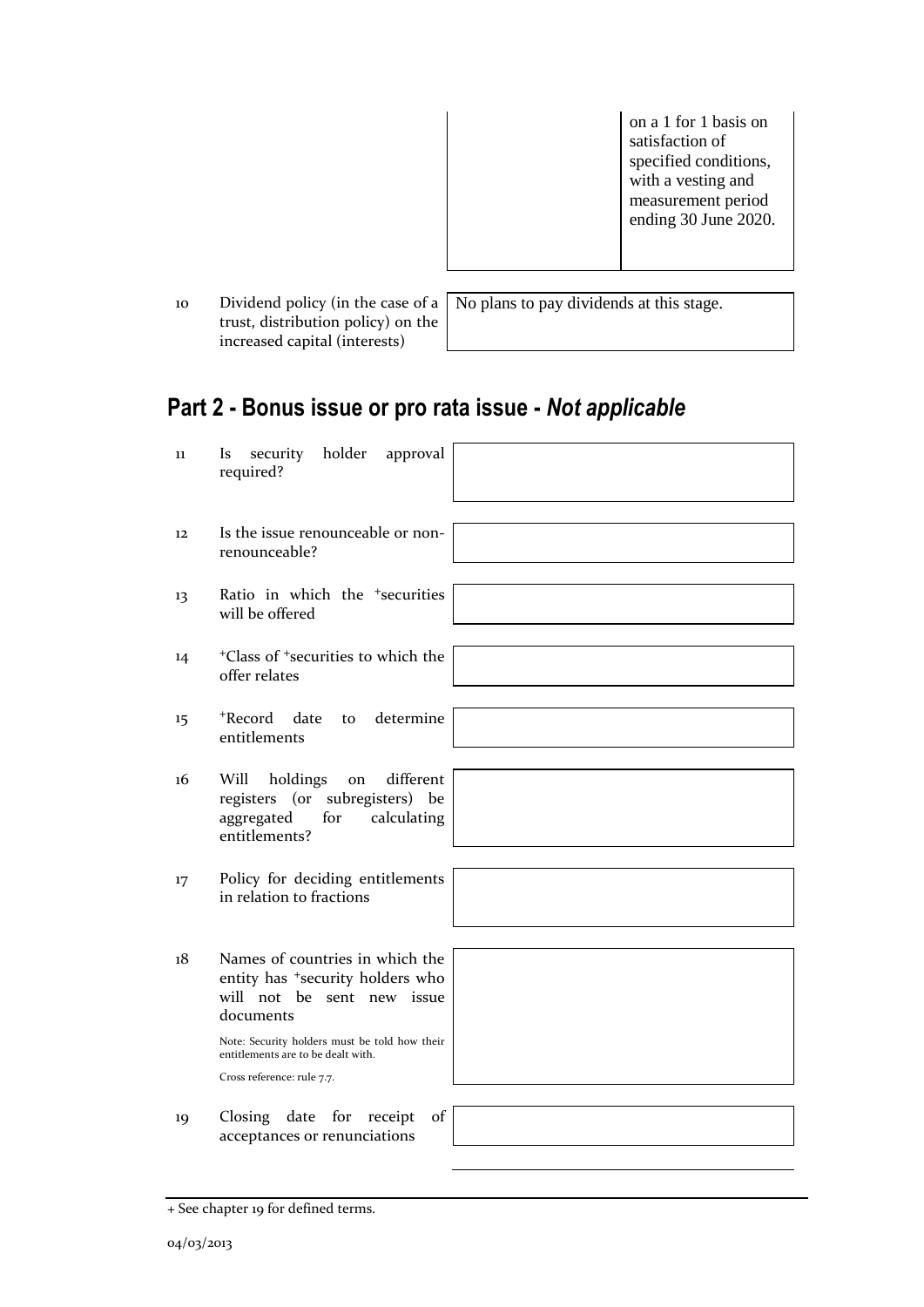| 20             | Names of any underwriters                                                                                                                                                           |  |
|----------------|-------------------------------------------------------------------------------------------------------------------------------------------------------------------------------------|--|
| 21             | Amount of any underwriting fee<br>or commission                                                                                                                                     |  |
| 22             | Names of any brokers to the<br>issue                                                                                                                                                |  |
| 23             | Fee or commission payable to<br>the broker to the issue                                                                                                                             |  |
| 24             | Amount of any handling fee<br>payable to brokers who lodge<br>acceptances or renunciations on<br>behalf of <sup>+</sup> security holders                                            |  |
| 25             | If the issue is contingent on<br>*security holders' approval, the<br>date of the meeting                                                                                            |  |
| 26             | Date entitlement and acceptance<br>form and prospectus or Product<br>Disclosure Statement will be sent<br>to persons entitled                                                       |  |
| 27             | If the entity has issued options,<br>and the terms entitle option<br>holders<br>participate<br>to<br>on<br>exercise, the date on which<br>notices will be sent to option<br>holders |  |
| 28             | Date rights trading will begin (if<br>applicable)                                                                                                                                   |  |
| 29             | Date rights trading will end (if<br>applicable)                                                                                                                                     |  |
| 30             | How do <sup>+</sup> security holders sell<br>their entitlements in full through<br>a broker?                                                                                        |  |
| 31             | How do <sup>+</sup> security holders sell<br>of<br>their<br>entitlements<br>part<br>through a broker and accept for<br>the balance?                                                 |  |
| 3 <sup>2</sup> | How do <sup>+</sup> security holders dispose                                                                                                                                        |  |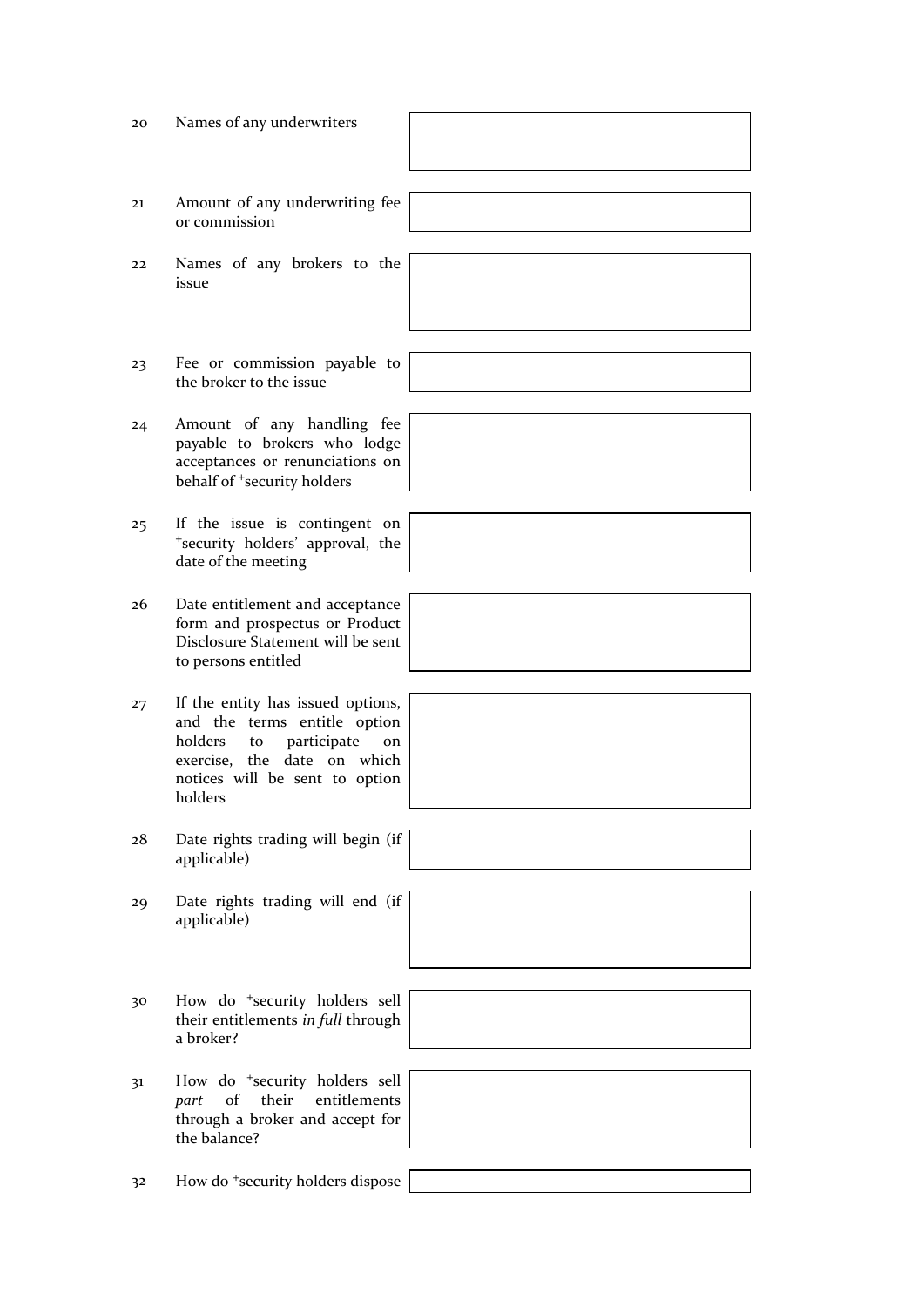of their entitlements (except by sale through a broker)?

33 <sup>+</sup>Issue date

### **Part 3 - Quotation of securities**

*You need only complete this section if you are applying for quotation of securities*

34 Type of securities (*tick one*)

(a) **Securities described in Part 1** 

(b) All other securities

Example: restricted securities at the end of the escrowed period, partly paid securities that become fully paid, employee incentive share securities when restriction ends, securities issued on expiry or conversion of convertible securities

### **Entities that have ticked box 34(a)**

#### **Additional securities forming a new class of securities**

|           |  |  | Tick to indicate you are providing the information or |  |
|-----------|--|--|-------------------------------------------------------|--|
| documents |  |  |                                                       |  |

- 35 If the <sup>+</sup>securities are <sup>+</sup>equity securities, the names of the 20 largest holders of the additional <sup>+</sup>securities, and the number and percentage of additional <sup>+</sup>securities held by those holders
- 36 If the <sup>+</sup>securities are <sup>+</sup>equity securities, a distribution schedule of the additional <sup>+</sup>securities setting out the number of holders in the categories 1 - 1,000 1,001 - 5,000

| $5,001 - 10,000$ |
|------------------|
| 10,001 - 100,000 |
| 100,001 and over |

37 A copy of any trust deed for the additional +securities

### **Entities that have ticked box 34(b)**

38 Number of securities for which <sup>+</sup>quotation is sought

| <u> 1989 - Andrea Santa Andrea Andrea Andrea Andrea Andrea Andrea Andrea Andrea Andrea Andrea Andrea Andrea Andr</u> |  |  |
|----------------------------------------------------------------------------------------------------------------------|--|--|
|                                                                                                                      |  |  |
|                                                                                                                      |  |  |
|                                                                                                                      |  |  |
|                                                                                                                      |  |  |

<sup>+</sup> See chapter 19 for defined terms.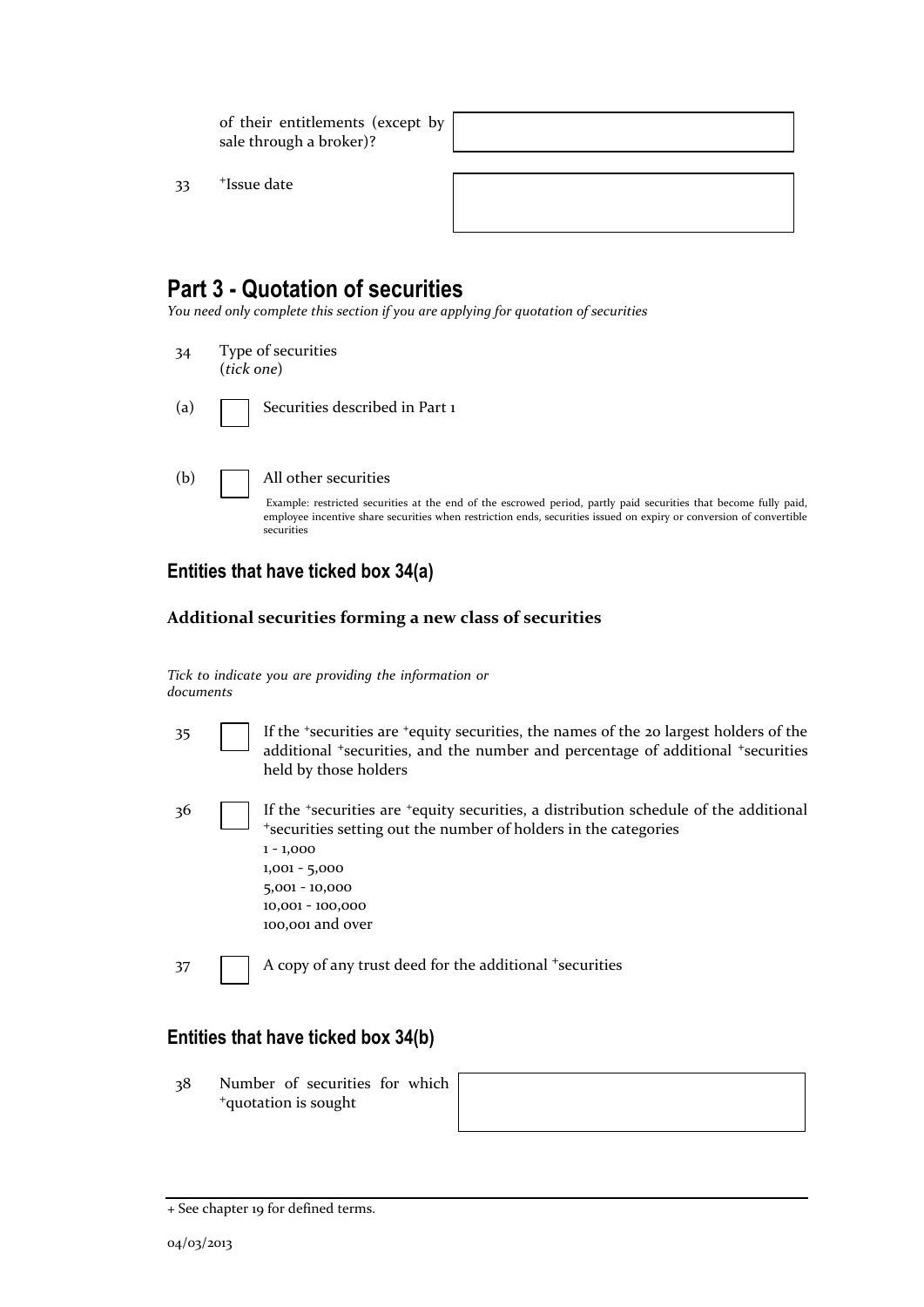- 39 Class of <sup>+</sup>securities for which quotation is sought
- 40 Do the <sup>+</sup>securities rank equally in all respects from the date of allotment with an existing <sup>+</sup>class of quoted <sup>+</sup>securities?

If the additional securities do not rank equally, please state:

- the date from which they do
- the extent to which they participate for the next dividend, (in the case of a trust, distribution) or interest payment
- the extent to which they do not rank equally, other than in relation to the next dividend, distribution or interest payment

41 Reason for request for quotation now

> Example: In the case of restricted securities, end of restriction period

> (if issued upon conversion of another security, clearly identify that other security)

42 Number and <sup>+</sup>class of all <sup>+</sup>securities quoted on ASX (*including* the securities in clause 38)

| Number | <sup>+</sup> Class |
|--------|--------------------|
|        |                    |
|        |                    |
|        |                    |
|        |                    |
|        |                    |
|        |                    |

#### **Quotation agreement**

- 1 <sup>+</sup>Quotation of our additional <sup>+</sup>securities is in ASX's absolute discretion. ASX may quote the <sup>+</sup>securities on any conditions it decides.
- 2 We warrant the following to ASX.
	- The issue of the +securities to be quoted complies with the law and is not for an illegal purpose.